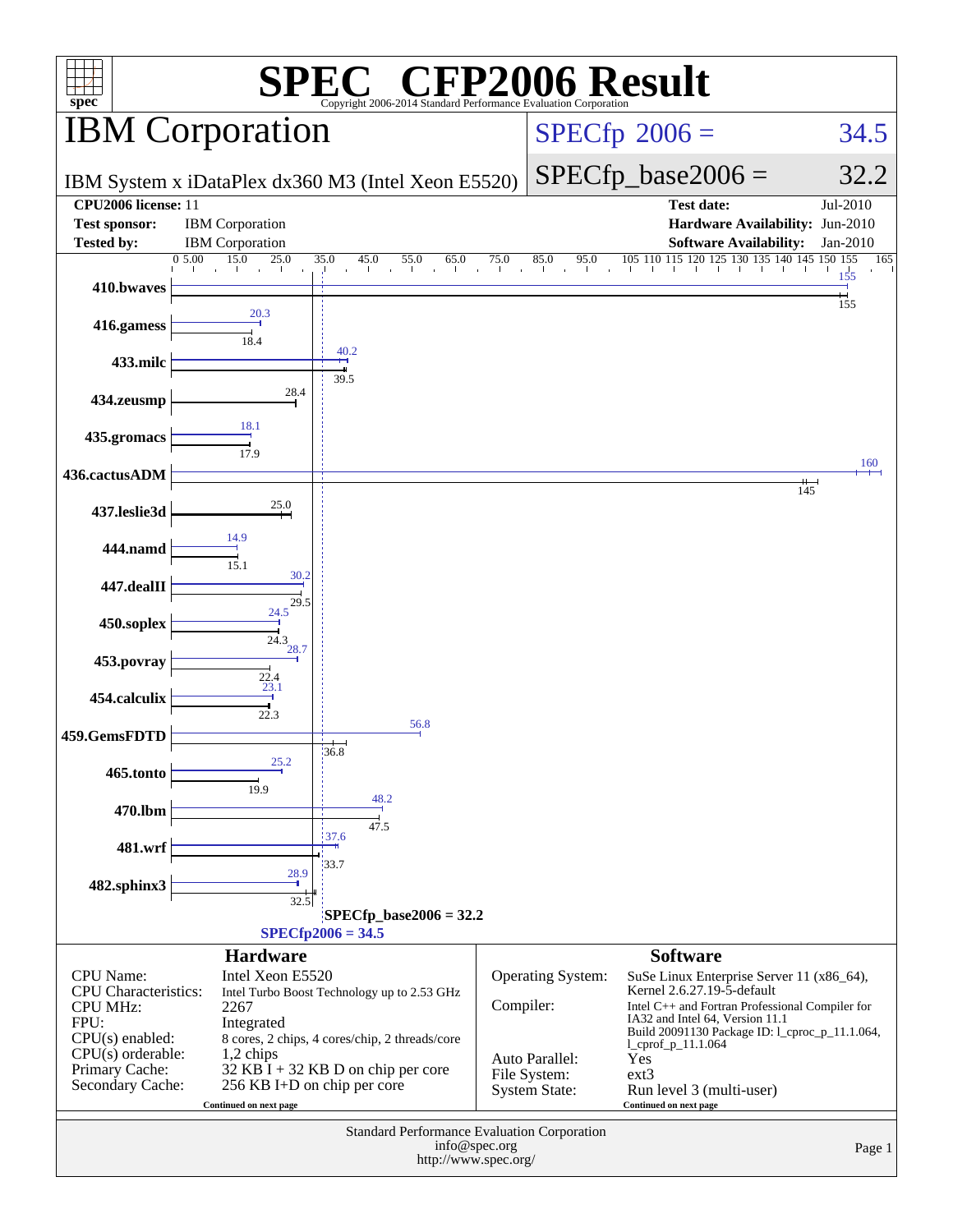

## **IBM Corporation**

### $SPECfp2006 = 34.5$  $SPECfp2006 = 34.5$

IBM System x iDataPlex dx360 M3 (Intel Xeon E5520)

 $SPECTp\_base2006 = 32.2$ 

| <b>CPU2006</b> license: 11                                                 |                                                                                                                    |                                                            | $Jul-2010$<br><b>Test date:</b>             |
|----------------------------------------------------------------------------|--------------------------------------------------------------------------------------------------------------------|------------------------------------------------------------|---------------------------------------------|
| <b>Test sponsor:</b>                                                       | <b>IBM</b> Corporation                                                                                             |                                                            | Hardware Availability: Jun-2010             |
| <b>Tested by:</b>                                                          | <b>IBM</b> Corporation                                                                                             |                                                            | <b>Software Availability:</b><br>$Jan-2010$ |
| L3 Cache:<br>Other Cache:<br>Memory:<br>Disk Subsystem:<br>Other Hardware: | 8 MB I+D on chip per chip<br>None<br>48 GB (12 x 4 GB PC3-10600R CL9, 2 Rank)<br>1 x 250 GB SATA, 7200 RPM<br>None | <b>Base Pointers:</b><br>Peak Pointers:<br>Other Software: | $64$ -bit<br>$32/64$ -bit<br>None           |

**[Results Table](http://www.spec.org/auto/cpu2006/Docs/result-fields.html#ResultsTable)**

| Results Tadie    |                                                                                                          |              |                |             |                |       |                |              |                |              |                |              |
|------------------|----------------------------------------------------------------------------------------------------------|--------------|----------------|-------------|----------------|-------|----------------|--------------|----------------|--------------|----------------|--------------|
| <b>Base</b>      |                                                                                                          |              |                | <b>Peak</b> |                |       |                |              |                |              |                |              |
| <b>Benchmark</b> | <b>Seconds</b>                                                                                           | <b>Ratio</b> | <b>Seconds</b> | Ratio       | <b>Seconds</b> | Ratio | <b>Seconds</b> | <b>Ratio</b> | <b>Seconds</b> | <b>Ratio</b> | <b>Seconds</b> | <b>Ratio</b> |
| 410.bwaves       | 88.9                                                                                                     | 153          | 87.9           | 155         | 87.9           | 155   | 87.9           | 155          | 87.9           | 155          | 87.9           | 155          |
| $416$ .gamess    | 1066                                                                                                     | 18.4         | 1069           | 18.3        | 1066           | 18.4  | 962            | 20.4         | 968            | 20.2         | 966            | 20.3         |
| $433$ .milc      | 234                                                                                                      | 39.3         | 233            | 39.5        | 230            | 39.9  | 239            | 38.5         | 229            | 40.2         | 228            | 40.2         |
| 434.zeusmp       | 321                                                                                                      | 28.3         | 321            | 28.4        | 319            | 28.5  | 321            | 28.3         | 321            | 28.4         | 319            | 28.5         |
| 435 gromacs      | 400                                                                                                      | 17.9         | 401            | 17.8        | 399            | 17.9  | 395            | 18.1         | 393            | 18.2         | 395            | <u>18.1</u>  |
| 436.cactusADM    | 82.3                                                                                                     | 145          | 80.9           | 148         | 82.7           | 145   | 76.2           | 157          | 74.9           | <b>160</b>   | 73.6           | 162          |
| 437.leslie3d     | 345                                                                                                      | 27.2         | 375            | 25.0        | 375            | 25.0  | 345            | 27.2         | 375            | 25.0         | 375            | 25.0         |
| 444.namd         | 531                                                                                                      | 15.1         | 531            | 15.1        | 532            | 15.1  | 536            | 15.0         | 538            | 14.9         | 537            | 14.9         |
| 447.dealII       | 388                                                                                                      | 29.5         | 388            | 29.5        | 388            | 29.5  | 379            | 30.2         | 379            | 30.2         | 379            | 30.2         |
| $450$ .soplex    | 344                                                                                                      | 24.3         | 339            | 24.6        | 344            | 24.3  | 340            | 24.5         | 341            | 24.5         | 338            | 24.7         |
| $453$ . povray   | 238                                                                                                      | 22.4         | 238            | 22.4        | 238            | 22.4  | 185            | 28.7         | 185            | 28.7         | 185            | 28.8         |
| 454.calculix     | 369                                                                                                      | 22.4         | 371            | 22.3        | 375            | 22.0  | 357            | 23.1         | 358            | 23.1         | 356            | 23.2         |
| 459.GemsFDTD     | 265                                                                                                      | 40.0         | 288            | 36.8        | 288            | 36.8  | 187            | 56.8         | 186            | 56.9         | 187            | 56.8         |
| $465$ .tonto     | 495                                                                                                      | 19.9         | 495            | 19.9        | 496            | 19.9  | 391            | 25.1         | 391            | 25.2         | 390            | 25.2         |
| 470.1bm          | 289                                                                                                      | 47.5         | 289            | 47.5        | 289            | 47.5  | 285            | 48.2         | 285            | 48.2         | 285            | 48.2         |
| 481.wrf          | 331                                                                                                      | 33.7         | 333            | 33.6        | 332            | 33.7  | 298            | 37.4         | 294            | 38.0         | 297            | 37.6         |
| 482.sphinx3      | 590                                                                                                      | 33.0         | 599            | 32.5        | 635            | 30.7  | 674            | 28.9         | 671            | 29.1         | 680            | 28.7         |
|                  | Results appear in the order in which they were run. Bold underlined text indicates a median measurement. |              |                |             |                |       |                |              |                |              |                |              |

#### **[Platform Notes](http://www.spec.org/auto/cpu2006/Docs/result-fields.html#PlatformNotes)**

 Turbo Mode Enable Turbo Boost set to Traditional CPU C State Enable

#### **[General Notes](http://www.spec.org/auto/cpu2006/Docs/result-fields.html#GeneralNotes)**

 Binaries were compiled on SLES 10 with Binutils 2.18.50.0.7.20080502 'ulimit -s unlimited' was used to set the stack size to unlimited prior to run OMP\_NUM\_THREADS set to number of cores KMP\_AFFINITY set to granularity=fine,scatter KMP\_STACKSIZE set to 200M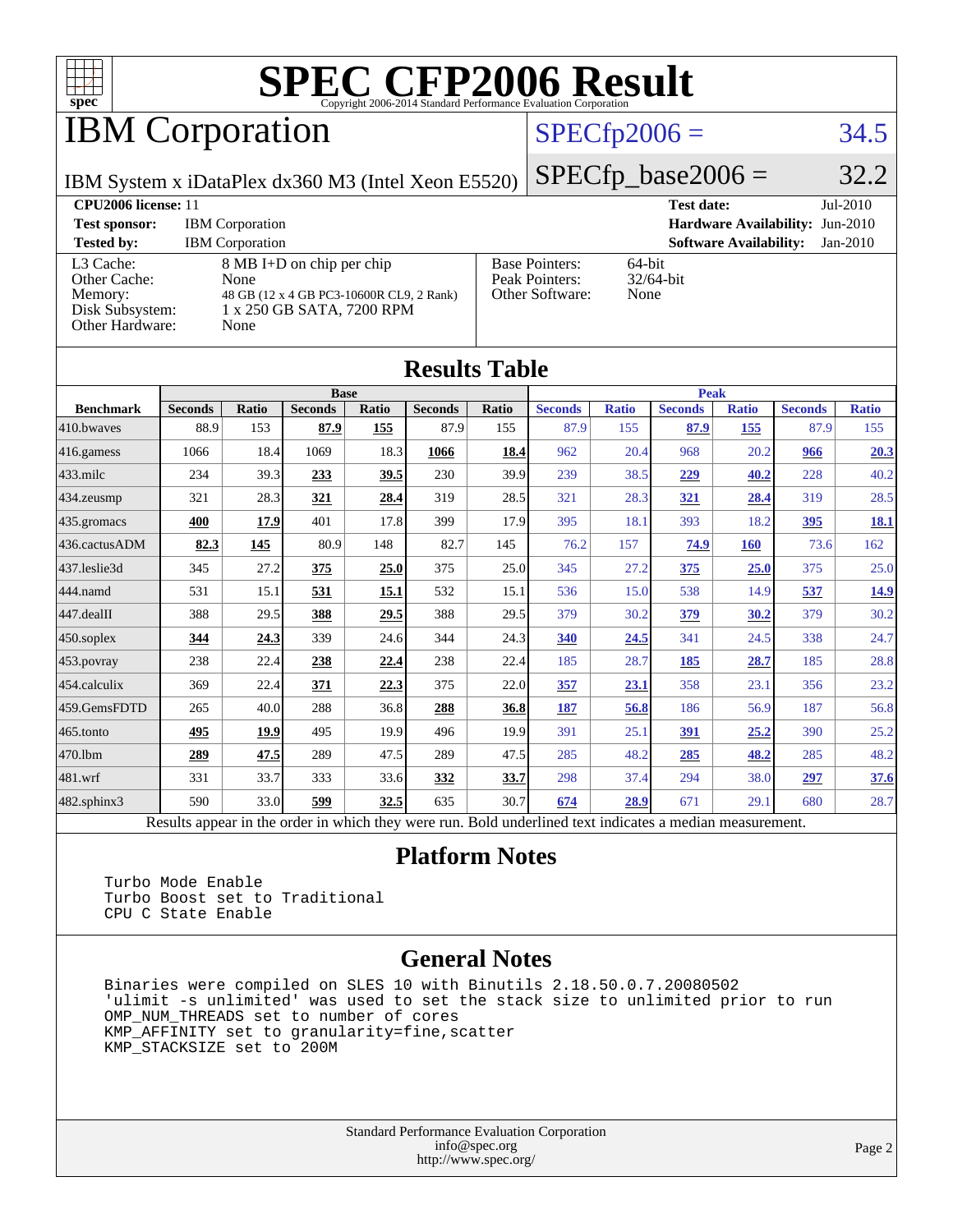

## IBM Corporation

 $SPECTp2006 = 34.5$ 

IBM System x iDataPlex dx360 M3 (Intel Xeon E5520)

**[Test sponsor:](http://www.spec.org/auto/cpu2006/Docs/result-fields.html#Testsponsor)** IBM Corporation **[Hardware Availability:](http://www.spec.org/auto/cpu2006/Docs/result-fields.html#HardwareAvailability)** Jun-2010

 $SPECTp\_base2006 = 32.2$ **[CPU2006 license:](http://www.spec.org/auto/cpu2006/Docs/result-fields.html#CPU2006license)** 11 **[Test date:](http://www.spec.org/auto/cpu2006/Docs/result-fields.html#Testdate)** Jul-2010

**[Tested by:](http://www.spec.org/auto/cpu2006/Docs/result-fields.html#Testedby)** IBM Corporation **[Software Availability:](http://www.spec.org/auto/cpu2006/Docs/result-fields.html#SoftwareAvailability)** Jan-2010

### **[Base Compiler Invocation](http://www.spec.org/auto/cpu2006/Docs/result-fields.html#BaseCompilerInvocation)**

[C benchmarks](http://www.spec.org/auto/cpu2006/Docs/result-fields.html#Cbenchmarks): icc  $-m64$ 

[C++ benchmarks:](http://www.spec.org/auto/cpu2006/Docs/result-fields.html#CXXbenchmarks) [icpc -m64](http://www.spec.org/cpu2006/results/res2010q3/cpu2006-20100719-12475.flags.html#user_CXXbase_intel_icpc_64bit_bedb90c1146cab66620883ef4f41a67e)

[Fortran benchmarks](http://www.spec.org/auto/cpu2006/Docs/result-fields.html#Fortranbenchmarks): [ifort -m64](http://www.spec.org/cpu2006/results/res2010q3/cpu2006-20100719-12475.flags.html#user_FCbase_intel_ifort_64bit_ee9d0fb25645d0210d97eb0527dcc06e)

[Benchmarks using both Fortran and C](http://www.spec.org/auto/cpu2006/Docs/result-fields.html#BenchmarksusingbothFortranandC): [icc -m64](http://www.spec.org/cpu2006/results/res2010q3/cpu2006-20100719-12475.flags.html#user_CC_FCbase_intel_icc_64bit_0b7121f5ab7cfabee23d88897260401c) [ifort -m64](http://www.spec.org/cpu2006/results/res2010q3/cpu2006-20100719-12475.flags.html#user_CC_FCbase_intel_ifort_64bit_ee9d0fb25645d0210d97eb0527dcc06e)

#### **[Base Portability Flags](http://www.spec.org/auto/cpu2006/Docs/result-fields.html#BasePortabilityFlags)**

| 410.bwaves: -DSPEC CPU LP64                  |                                                                |
|----------------------------------------------|----------------------------------------------------------------|
| 416.gamess: - DSPEC_CPU_LP64                 |                                                                |
| 433.milc: -DSPEC CPU LP64                    |                                                                |
| 434.zeusmp: -DSPEC_CPU_LP64                  |                                                                |
| 435.gromacs: -DSPEC_CPU_LP64 -nofor_main     |                                                                |
| 436.cactusADM: - DSPEC CPU LP64 - nofor main |                                                                |
| 437.leslie3d: -DSPEC CPU LP64                |                                                                |
| 444.namd: - DSPEC CPU LP64                   |                                                                |
| 447.dealII: - DSPEC CPU LP64                 |                                                                |
| 450.soplex: -DSPEC_CPU_LP64                  |                                                                |
| 453.povray: -DSPEC_CPU_LP64                  |                                                                |
| 454.calculix: - DSPEC CPU LP64 - nofor main  |                                                                |
| 459.GemsFDTD: -DSPEC CPU LP64                |                                                                |
| 465.tonto: - DSPEC CPU LP64                  |                                                                |
| 470.1bm: - DSPEC CPU LP64                    |                                                                |
|                                              | 481.wrf: -DSPEC_CPU_LP64 -DSPEC_CPU_CASE_FLAG -DSPEC_CPU_LINUX |
| 482.sphinx3: -DSPEC_CPU_LP64                 |                                                                |
|                                              |                                                                |

#### **[Base Optimization Flags](http://www.spec.org/auto/cpu2006/Docs/result-fields.html#BaseOptimizationFlags)**

[C benchmarks](http://www.spec.org/auto/cpu2006/Docs/result-fields.html#Cbenchmarks): [-xSSE4.2](http://www.spec.org/cpu2006/results/res2010q3/cpu2006-20100719-12475.flags.html#user_CCbase_f-xSSE42_f91528193cf0b216347adb8b939d4107) [-ipo](http://www.spec.org/cpu2006/results/res2010q3/cpu2006-20100719-12475.flags.html#user_CCbase_f-ipo) [-O3](http://www.spec.org/cpu2006/results/res2010q3/cpu2006-20100719-12475.flags.html#user_CCbase_f-O3) [-no-prec-div](http://www.spec.org/cpu2006/results/res2010q3/cpu2006-20100719-12475.flags.html#user_CCbase_f-no-prec-div) [-static](http://www.spec.org/cpu2006/results/res2010q3/cpu2006-20100719-12475.flags.html#user_CCbase_f-static) [-parallel](http://www.spec.org/cpu2006/results/res2010q3/cpu2006-20100719-12475.flags.html#user_CCbase_f-parallel) [-opt-prefetch](http://www.spec.org/cpu2006/results/res2010q3/cpu2006-20100719-12475.flags.html#user_CCbase_f-opt-prefetch) [C++ benchmarks:](http://www.spec.org/auto/cpu2006/Docs/result-fields.html#CXXbenchmarks) [-xSSE4.2](http://www.spec.org/cpu2006/results/res2010q3/cpu2006-20100719-12475.flags.html#user_CXXbase_f-xSSE42_f91528193cf0b216347adb8b939d4107) [-ipo](http://www.spec.org/cpu2006/results/res2010q3/cpu2006-20100719-12475.flags.html#user_CXXbase_f-ipo) [-O3](http://www.spec.org/cpu2006/results/res2010q3/cpu2006-20100719-12475.flags.html#user_CXXbase_f-O3) [-no-prec-div](http://www.spec.org/cpu2006/results/res2010q3/cpu2006-20100719-12475.flags.html#user_CXXbase_f-no-prec-div) [-static](http://www.spec.org/cpu2006/results/res2010q3/cpu2006-20100719-12475.flags.html#user_CXXbase_f-static) [-parallel](http://www.spec.org/cpu2006/results/res2010q3/cpu2006-20100719-12475.flags.html#user_CXXbase_f-parallel) [-opt-prefetch](http://www.spec.org/cpu2006/results/res2010q3/cpu2006-20100719-12475.flags.html#user_CXXbase_f-opt-prefetch) [Fortran benchmarks](http://www.spec.org/auto/cpu2006/Docs/result-fields.html#Fortranbenchmarks): [-xSSE4.2](http://www.spec.org/cpu2006/results/res2010q3/cpu2006-20100719-12475.flags.html#user_FCbase_f-xSSE42_f91528193cf0b216347adb8b939d4107) [-ipo](http://www.spec.org/cpu2006/results/res2010q3/cpu2006-20100719-12475.flags.html#user_FCbase_f-ipo) [-O3](http://www.spec.org/cpu2006/results/res2010q3/cpu2006-20100719-12475.flags.html#user_FCbase_f-O3) [-no-prec-div](http://www.spec.org/cpu2006/results/res2010q3/cpu2006-20100719-12475.flags.html#user_FCbase_f-no-prec-div) [-static](http://www.spec.org/cpu2006/results/res2010q3/cpu2006-20100719-12475.flags.html#user_FCbase_f-static) [-parallel](http://www.spec.org/cpu2006/results/res2010q3/cpu2006-20100719-12475.flags.html#user_FCbase_f-parallel) [-opt-prefetch](http://www.spec.org/cpu2006/results/res2010q3/cpu2006-20100719-12475.flags.html#user_FCbase_f-opt-prefetch) [Benchmarks using both Fortran and C](http://www.spec.org/auto/cpu2006/Docs/result-fields.html#BenchmarksusingbothFortranandC): [-xSSE4.2](http://www.spec.org/cpu2006/results/res2010q3/cpu2006-20100719-12475.flags.html#user_CC_FCbase_f-xSSE42_f91528193cf0b216347adb8b939d4107) [-ipo](http://www.spec.org/cpu2006/results/res2010q3/cpu2006-20100719-12475.flags.html#user_CC_FCbase_f-ipo) [-O3](http://www.spec.org/cpu2006/results/res2010q3/cpu2006-20100719-12475.flags.html#user_CC_FCbase_f-O3) [-no-prec-div](http://www.spec.org/cpu2006/results/res2010q3/cpu2006-20100719-12475.flags.html#user_CC_FCbase_f-no-prec-div) [-static](http://www.spec.org/cpu2006/results/res2010q3/cpu2006-20100719-12475.flags.html#user_CC_FCbase_f-static) [-parallel](http://www.spec.org/cpu2006/results/res2010q3/cpu2006-20100719-12475.flags.html#user_CC_FCbase_f-parallel) [-opt-prefetch](http://www.spec.org/cpu2006/results/res2010q3/cpu2006-20100719-12475.flags.html#user_CC_FCbase_f-opt-prefetch)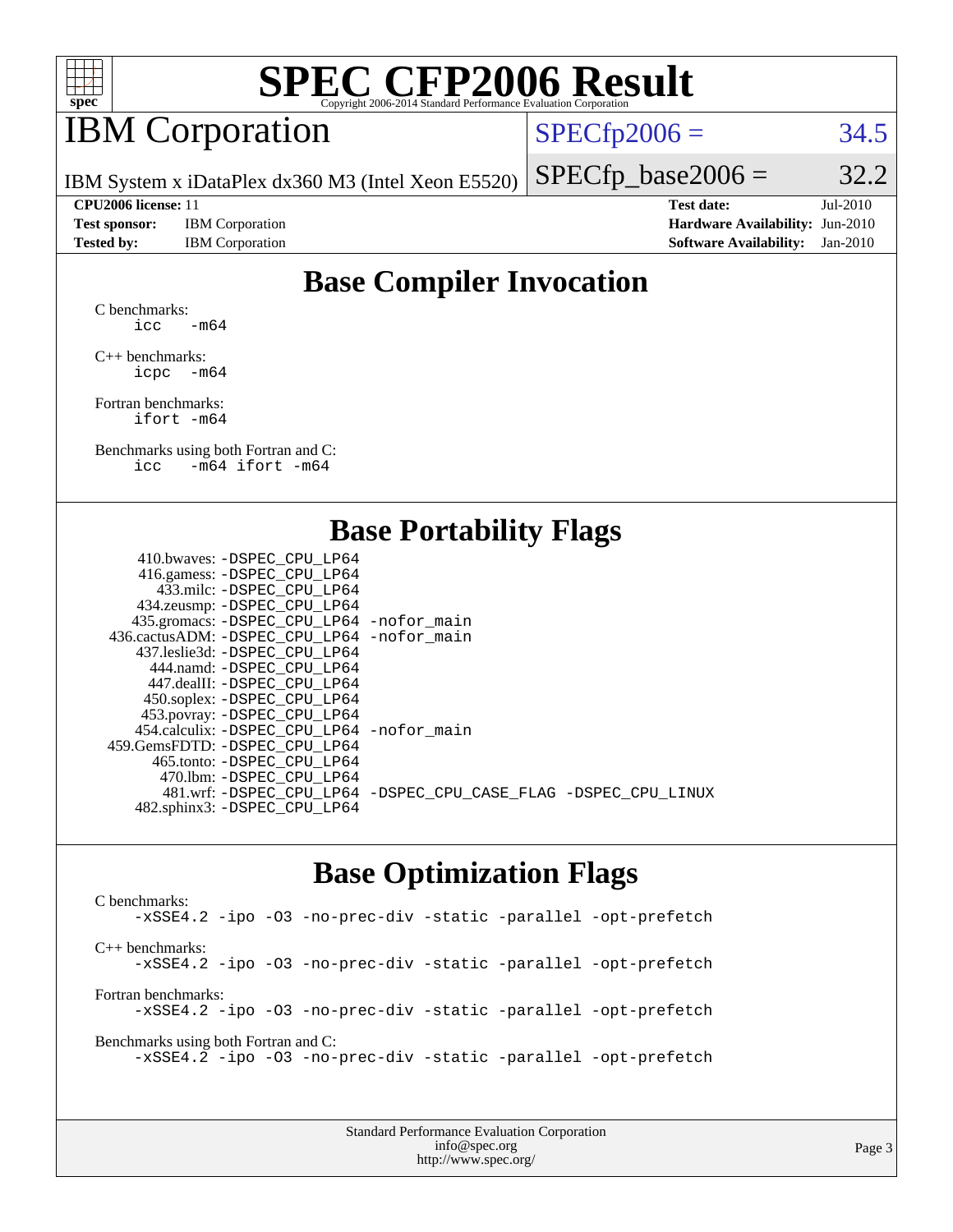

## **IBM** Corporation

 $SPECfp2006 = 34.5$  $SPECfp2006 = 34.5$ 

IBM System x iDataPlex dx360 M3 (Intel Xeon E5520)

**[Test sponsor:](http://www.spec.org/auto/cpu2006/Docs/result-fields.html#Testsponsor)** IBM Corporation **[Hardware Availability:](http://www.spec.org/auto/cpu2006/Docs/result-fields.html#HardwareAvailability)** Jun-2010 **[Tested by:](http://www.spec.org/auto/cpu2006/Docs/result-fields.html#Testedby)** IBM Corporation **[Software Availability:](http://www.spec.org/auto/cpu2006/Docs/result-fields.html#SoftwareAvailability)** Jan-2010

**[CPU2006 license:](http://www.spec.org/auto/cpu2006/Docs/result-fields.html#CPU2006license)** 11 **[Test date:](http://www.spec.org/auto/cpu2006/Docs/result-fields.html#Testdate)** Jul-2010

 $SPECTp\_base2006 = 32.2$ 

### **[Peak Compiler Invocation](http://www.spec.org/auto/cpu2006/Docs/result-fields.html#PeakCompilerInvocation)**

[C benchmarks](http://www.spec.org/auto/cpu2006/Docs/result-fields.html#Cbenchmarks):  $\text{icc}$   $-\text{m64}$ 

[C++ benchmarks:](http://www.spec.org/auto/cpu2006/Docs/result-fields.html#CXXbenchmarks) [icpc -m64](http://www.spec.org/cpu2006/results/res2010q3/cpu2006-20100719-12475.flags.html#user_CXXpeak_intel_icpc_64bit_bedb90c1146cab66620883ef4f41a67e)

[Fortran benchmarks](http://www.spec.org/auto/cpu2006/Docs/result-fields.html#Fortranbenchmarks): [ifort -m64](http://www.spec.org/cpu2006/results/res2010q3/cpu2006-20100719-12475.flags.html#user_FCpeak_intel_ifort_64bit_ee9d0fb25645d0210d97eb0527dcc06e)

[Benchmarks using both Fortran and C](http://www.spec.org/auto/cpu2006/Docs/result-fields.html#BenchmarksusingbothFortranandC): [icc -m64](http://www.spec.org/cpu2006/results/res2010q3/cpu2006-20100719-12475.flags.html#user_CC_FCpeak_intel_icc_64bit_0b7121f5ab7cfabee23d88897260401c) [ifort -m64](http://www.spec.org/cpu2006/results/res2010q3/cpu2006-20100719-12475.flags.html#user_CC_FCpeak_intel_ifort_64bit_ee9d0fb25645d0210d97eb0527dcc06e)

#### **[Peak Portability Flags](http://www.spec.org/auto/cpu2006/Docs/result-fields.html#PeakPortabilityFlags)**

Same as Base Portability Flags

### **[Peak Optimization Flags](http://www.spec.org/auto/cpu2006/Docs/result-fields.html#PeakOptimizationFlags)**

[C benchmarks](http://www.spec.org/auto/cpu2006/Docs/result-fields.html#Cbenchmarks):

 433.milc: [-xSSE4.2](http://www.spec.org/cpu2006/results/res2010q3/cpu2006-20100719-12475.flags.html#user_peakPASS2_CFLAGSPASS2_LDFLAGS433_milc_f-xSSE42_f91528193cf0b216347adb8b939d4107)(pass 2) [-prof-gen](http://www.spec.org/cpu2006/results/res2010q3/cpu2006-20100719-12475.flags.html#user_peakPASS1_CFLAGSPASS1_LDFLAGS433_milc_prof_gen_e43856698f6ca7b7e442dfd80e94a8fc)(pass 1) [-ipo](http://www.spec.org/cpu2006/results/res2010q3/cpu2006-20100719-12475.flags.html#user_peakPASS2_CFLAGSPASS2_LDFLAGS433_milc_f-ipo)(pass 2) [-O3](http://www.spec.org/cpu2006/results/res2010q3/cpu2006-20100719-12475.flags.html#user_peakPASS2_CFLAGSPASS2_LDFLAGS433_milc_f-O3)(pass 2) [-no-prec-div](http://www.spec.org/cpu2006/results/res2010q3/cpu2006-20100719-12475.flags.html#user_peakPASS2_CFLAGSPASS2_LDFLAGS433_milc_f-no-prec-div)(pass 2) [-static](http://www.spec.org/cpu2006/results/res2010q3/cpu2006-20100719-12475.flags.html#user_peakPASS2_CFLAGSPASS2_LDFLAGS433_milc_f-static)(pass 2) [-prof-use](http://www.spec.org/cpu2006/results/res2010q3/cpu2006-20100719-12475.flags.html#user_peakPASS2_CFLAGSPASS2_LDFLAGS433_milc_prof_use_bccf7792157ff70d64e32fe3e1250b55)(pass 2) [-ansi-alias](http://www.spec.org/cpu2006/results/res2010q3/cpu2006-20100719-12475.flags.html#user_peakOPTIMIZE433_milc_f-ansi-alias)

 470.lbm: [-xSSE4.2](http://www.spec.org/cpu2006/results/res2010q3/cpu2006-20100719-12475.flags.html#user_peakPASS2_CFLAGSPASS2_LDFLAGS470_lbm_f-xSSE42_f91528193cf0b216347adb8b939d4107)(pass 2) [-prof-gen](http://www.spec.org/cpu2006/results/res2010q3/cpu2006-20100719-12475.flags.html#user_peakPASS1_CFLAGSPASS1_LDFLAGS470_lbm_prof_gen_e43856698f6ca7b7e442dfd80e94a8fc)(pass 1) [-ipo](http://www.spec.org/cpu2006/results/res2010q3/cpu2006-20100719-12475.flags.html#user_peakPASS2_CFLAGSPASS2_LDFLAGS470_lbm_f-ipo)(pass 2) [-O3](http://www.spec.org/cpu2006/results/res2010q3/cpu2006-20100719-12475.flags.html#user_peakPASS2_CFLAGSPASS2_LDFLAGS470_lbm_f-O3)(pass 2) [-no-prec-div](http://www.spec.org/cpu2006/results/res2010q3/cpu2006-20100719-12475.flags.html#user_peakPASS2_CFLAGSPASS2_LDFLAGS470_lbm_f-no-prec-div)(pass 2) [-static](http://www.spec.org/cpu2006/results/res2010q3/cpu2006-20100719-12475.flags.html#user_peakPASS2_CFLAGSPASS2_LDFLAGS470_lbm_f-static)(pass 2) [-prof-use](http://www.spec.org/cpu2006/results/res2010q3/cpu2006-20100719-12475.flags.html#user_peakPASS2_CFLAGSPASS2_LDFLAGS470_lbm_prof_use_bccf7792157ff70d64e32fe3e1250b55)(pass 2) [-parallel](http://www.spec.org/cpu2006/results/res2010q3/cpu2006-20100719-12475.flags.html#user_peakOPTIMIZE470_lbm_f-parallel) [-ansi-alias](http://www.spec.org/cpu2006/results/res2010q3/cpu2006-20100719-12475.flags.html#user_peakOPTIMIZE470_lbm_f-ansi-alias) [-auto-ilp32](http://www.spec.org/cpu2006/results/res2010q3/cpu2006-20100719-12475.flags.html#user_peakCOPTIMIZE470_lbm_f-auto-ilp32)

 482.sphinx3: [-xSSE4.2](http://www.spec.org/cpu2006/results/res2010q3/cpu2006-20100719-12475.flags.html#user_peakOPTIMIZE482_sphinx3_f-xSSE42_f91528193cf0b216347adb8b939d4107) [-ipo](http://www.spec.org/cpu2006/results/res2010q3/cpu2006-20100719-12475.flags.html#user_peakOPTIMIZE482_sphinx3_f-ipo) [-O3](http://www.spec.org/cpu2006/results/res2010q3/cpu2006-20100719-12475.flags.html#user_peakOPTIMIZE482_sphinx3_f-O3) [-no-prec-div](http://www.spec.org/cpu2006/results/res2010q3/cpu2006-20100719-12475.flags.html#user_peakOPTIMIZE482_sphinx3_f-no-prec-div) [-static](http://www.spec.org/cpu2006/results/res2010q3/cpu2006-20100719-12475.flags.html#user_peakOPTIMIZE482_sphinx3_f-static) [-auto-ilp32](http://www.spec.org/cpu2006/results/res2010q3/cpu2006-20100719-12475.flags.html#user_peakCOPTIMIZE482_sphinx3_f-auto-ilp32) [-unroll2](http://www.spec.org/cpu2006/results/res2010q3/cpu2006-20100719-12475.flags.html#user_peakCOPTIMIZE482_sphinx3_f-unroll_784dae83bebfb236979b41d2422d7ec2)

[C++ benchmarks:](http://www.spec.org/auto/cpu2006/Docs/result-fields.html#CXXbenchmarks)

 444.namd: [-xSSE4.2](http://www.spec.org/cpu2006/results/res2010q3/cpu2006-20100719-12475.flags.html#user_peakPASS2_CXXFLAGSPASS2_LDFLAGS444_namd_f-xSSE42_f91528193cf0b216347adb8b939d4107)(pass 2) [-prof-gen](http://www.spec.org/cpu2006/results/res2010q3/cpu2006-20100719-12475.flags.html#user_peakPASS1_CXXFLAGSPASS1_LDFLAGS444_namd_prof_gen_e43856698f6ca7b7e442dfd80e94a8fc)(pass 1) [-ipo](http://www.spec.org/cpu2006/results/res2010q3/cpu2006-20100719-12475.flags.html#user_peakPASS2_CXXFLAGSPASS2_LDFLAGS444_namd_f-ipo)(pass 2) [-O3](http://www.spec.org/cpu2006/results/res2010q3/cpu2006-20100719-12475.flags.html#user_peakPASS2_CXXFLAGSPASS2_LDFLAGS444_namd_f-O3)(pass 2) [-no-prec-div](http://www.spec.org/cpu2006/results/res2010q3/cpu2006-20100719-12475.flags.html#user_peakPASS2_CXXFLAGSPASS2_LDFLAGS444_namd_f-no-prec-div)(pass 2) [-static](http://www.spec.org/cpu2006/results/res2010q3/cpu2006-20100719-12475.flags.html#user_peakPASS2_CXXFLAGSPASS2_LDFLAGS444_namd_f-static)(pass 2) [-prof-use](http://www.spec.org/cpu2006/results/res2010q3/cpu2006-20100719-12475.flags.html#user_peakPASS2_CXXFLAGSPASS2_LDFLAGS444_namd_prof_use_bccf7792157ff70d64e32fe3e1250b55)(pass 2) [-fno-alias](http://www.spec.org/cpu2006/results/res2010q3/cpu2006-20100719-12475.flags.html#user_peakOPTIMIZE444_namd_f-no-alias_694e77f6c5a51e658e82ccff53a9e63a) [-auto-ilp32](http://www.spec.org/cpu2006/results/res2010q3/cpu2006-20100719-12475.flags.html#user_peakCXXOPTIMIZE444_namd_f-auto-ilp32)

 447.dealII: [-xSSE4.2](http://www.spec.org/cpu2006/results/res2010q3/cpu2006-20100719-12475.flags.html#user_peakPASS2_CXXFLAGSPASS2_LDFLAGS447_dealII_f-xSSE42_f91528193cf0b216347adb8b939d4107)(pass 2) [-prof-gen](http://www.spec.org/cpu2006/results/res2010q3/cpu2006-20100719-12475.flags.html#user_peakPASS1_CXXFLAGSPASS1_LDFLAGS447_dealII_prof_gen_e43856698f6ca7b7e442dfd80e94a8fc)(pass 1) [-ipo](http://www.spec.org/cpu2006/results/res2010q3/cpu2006-20100719-12475.flags.html#user_peakPASS2_CXXFLAGSPASS2_LDFLAGS447_dealII_f-ipo)(pass 2) [-O3](http://www.spec.org/cpu2006/results/res2010q3/cpu2006-20100719-12475.flags.html#user_peakPASS2_CXXFLAGSPASS2_LDFLAGS447_dealII_f-O3)(pass 2) [-no-prec-div](http://www.spec.org/cpu2006/results/res2010q3/cpu2006-20100719-12475.flags.html#user_peakPASS2_CXXFLAGSPASS2_LDFLAGS447_dealII_f-no-prec-div)(pass 2) [-static](http://www.spec.org/cpu2006/results/res2010q3/cpu2006-20100719-12475.flags.html#user_peakPASS2_CXXFLAGSPASS2_LDFLAGS447_dealII_f-static)(pass 2) [-prof-use](http://www.spec.org/cpu2006/results/res2010q3/cpu2006-20100719-12475.flags.html#user_peakPASS2_CXXFLAGSPASS2_LDFLAGS447_dealII_prof_use_bccf7792157ff70d64e32fe3e1250b55)(pass 2) [-unroll2](http://www.spec.org/cpu2006/results/res2010q3/cpu2006-20100719-12475.flags.html#user_peakOPTIMIZE447_dealII_f-unroll_784dae83bebfb236979b41d2422d7ec2) [-ansi-alias](http://www.spec.org/cpu2006/results/res2010q3/cpu2006-20100719-12475.flags.html#user_peakOPTIMIZE447_dealII_f-ansi-alias) [-scalar-rep-](http://www.spec.org/cpu2006/results/res2010q3/cpu2006-20100719-12475.flags.html#user_peakOPTIMIZE447_dealII_f-disablescalarrep_abbcad04450fb118e4809c81d83c8a1d) [-auto-ilp32](http://www.spec.org/cpu2006/results/res2010q3/cpu2006-20100719-12475.flags.html#user_peakCXXOPTIMIZE447_dealII_f-auto-ilp32)

 450.soplex: [-xSSE4.2](http://www.spec.org/cpu2006/results/res2010q3/cpu2006-20100719-12475.flags.html#user_peakPASS2_CXXFLAGSPASS2_LDFLAGS450_soplex_f-xSSE42_f91528193cf0b216347adb8b939d4107)(pass 2) [-prof-gen](http://www.spec.org/cpu2006/results/res2010q3/cpu2006-20100719-12475.flags.html#user_peakPASS1_CXXFLAGSPASS1_LDFLAGS450_soplex_prof_gen_e43856698f6ca7b7e442dfd80e94a8fc)(pass 1) [-ipo](http://www.spec.org/cpu2006/results/res2010q3/cpu2006-20100719-12475.flags.html#user_peakPASS2_CXXFLAGSPASS2_LDFLAGS450_soplex_f-ipo)(pass 2) [-O3](http://www.spec.org/cpu2006/results/res2010q3/cpu2006-20100719-12475.flags.html#user_peakPASS2_CXXFLAGSPASS2_LDFLAGS450_soplex_f-O3)(pass 2) [-no-prec-div](http://www.spec.org/cpu2006/results/res2010q3/cpu2006-20100719-12475.flags.html#user_peakPASS2_CXXFLAGSPASS2_LDFLAGS450_soplex_f-no-prec-div)(pass 2) [-static](http://www.spec.org/cpu2006/results/res2010q3/cpu2006-20100719-12475.flags.html#user_peakPASS2_CXXFLAGSPASS2_LDFLAGS450_soplex_f-static)(pass 2) [-prof-use](http://www.spec.org/cpu2006/results/res2010q3/cpu2006-20100719-12475.flags.html#user_peakPASS2_CXXFLAGSPASS2_LDFLAGS450_soplex_prof_use_bccf7792157ff70d64e32fe3e1250b55)(pass 2) [-opt-malloc-options=3](http://www.spec.org/cpu2006/results/res2010q3/cpu2006-20100719-12475.flags.html#user_peakOPTIMIZE450_soplex_f-opt-malloc-options_13ab9b803cf986b4ee62f0a5998c2238) [-auto-ilp32](http://www.spec.org/cpu2006/results/res2010q3/cpu2006-20100719-12475.flags.html#user_peakCXXOPTIMIZE450_soplex_f-auto-ilp32)

Continued on next page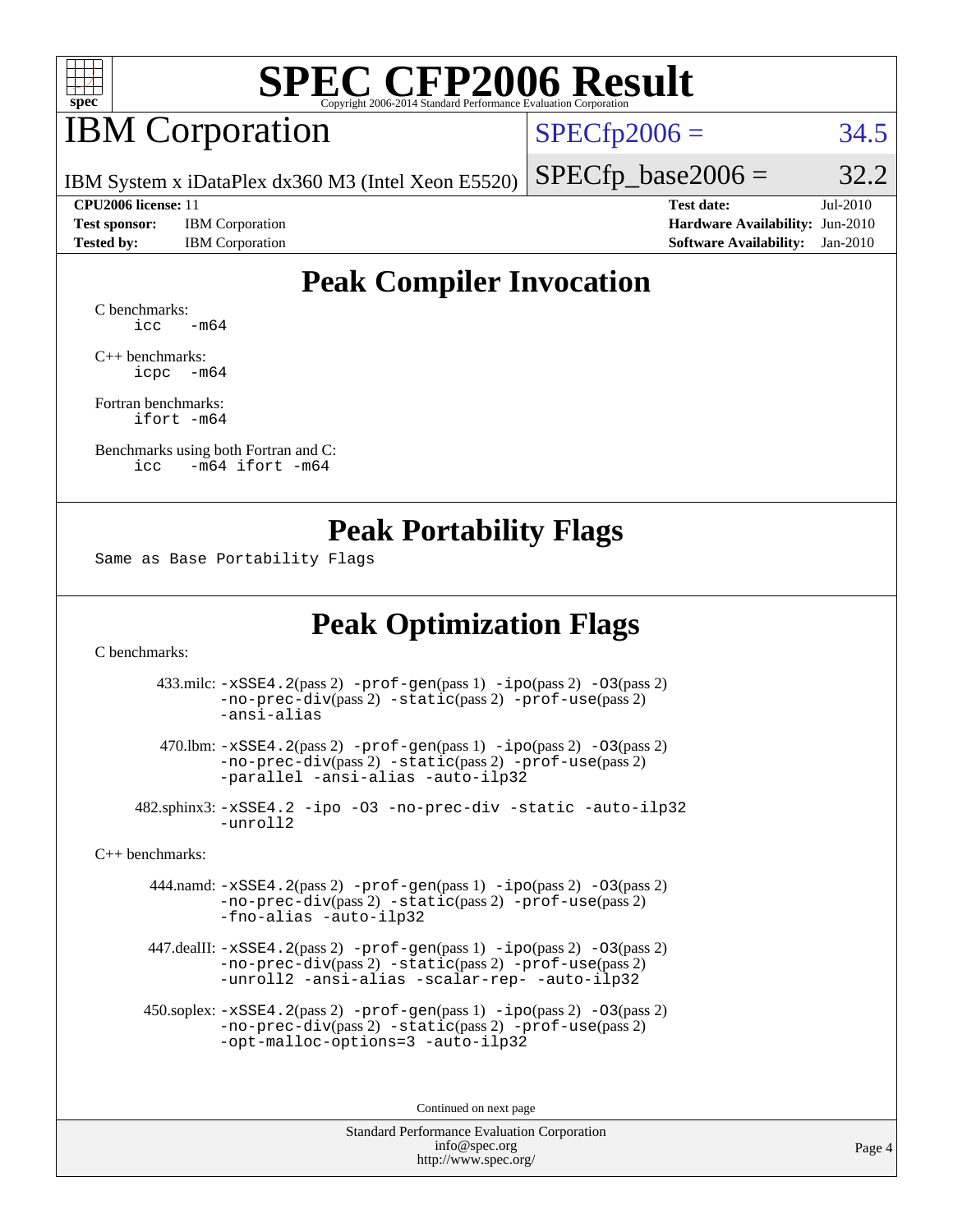

**IBM Corporation** 

 $SPECfp2006 = 34.5$  $SPECfp2006 = 34.5$ 

IBM System x iDataPlex dx360 M3 (Intel Xeon E5520)

 $SPECTp\_base2006 = 32.2$ 

Page 5

**[Tested by:](http://www.spec.org/auto/cpu2006/Docs/result-fields.html#Testedby)** IBM Corporation **[Software Availability:](http://www.spec.org/auto/cpu2006/Docs/result-fields.html#SoftwareAvailability)** Jan-2010

**[CPU2006 license:](http://www.spec.org/auto/cpu2006/Docs/result-fields.html#CPU2006license)** 11 **[Test date:](http://www.spec.org/auto/cpu2006/Docs/result-fields.html#Testdate)** Jul-2010 **[Test sponsor:](http://www.spec.org/auto/cpu2006/Docs/result-fields.html#Testsponsor)** IBM Corporation **[Hardware Availability:](http://www.spec.org/auto/cpu2006/Docs/result-fields.html#HardwareAvailability)** Jun-2010

## **[Peak Optimization Flags \(Continued\)](http://www.spec.org/auto/cpu2006/Docs/result-fields.html#PeakOptimizationFlags)**

| 453.povray: -xSSE4.2(pass 2) -prof-gen(pass 1) -ipo(pass 2) -03(pass 2)<br>-no-prec-div(pass 2) -static(pass 2) -prof-use(pass 2)<br>-unroll4 -ansi-alias                                                                                         |  |  |  |  |
|---------------------------------------------------------------------------------------------------------------------------------------------------------------------------------------------------------------------------------------------------|--|--|--|--|
| Fortran benchmarks:                                                                                                                                                                                                                               |  |  |  |  |
| 410.bwaves: -xSSE4.2 -ipo -03 -no-prec-div -static -opt-prefetch<br>-parallel                                                                                                                                                                     |  |  |  |  |
| 416.gamess: $-xSSE4$ . 2(pass 2) $-prof-gen(pass 1) -ipo(pass 2) -O3(pass 2)$<br>-no-prec-div(pass 2) -static(pass 2) -prof-use(pass 2)<br>-unroll2 -Ob0 -ansi-alias -scalar-rep-                                                                 |  |  |  |  |
| $434$ .zeusmp: basepeak = yes                                                                                                                                                                                                                     |  |  |  |  |
| $437$ .leslie3d: basepeak = yes                                                                                                                                                                                                                   |  |  |  |  |
| $459. \text{GemsFDTD: } -x \text{SSE4}.2(\text{pass 2}) - \text{prof-gen(pass 1)} - \text{ipo(pass 2)} -03(\text{pass 2})$<br>$-no\text{-prec-div}(pass 2)$ $-static(pass 2)$ $-prot\text{-use}(pass 2)$<br>-unroll2 -Ob0 -opt-prefetch -parallel |  |  |  |  |
| $465$ .tonto: $-xSSE4$ . 2(pass 2) $-prof-gen(pass 1) -ipo(pass 2) -03(pass 2)$<br>$-no-prec-div(pass 2) -static(pass 2) -prof-use(pass 2)$<br>-inline-calloc -opt-malloc-options=3 -auto -unroll4                                                |  |  |  |  |
| Benchmarks using both Fortran and C:                                                                                                                                                                                                              |  |  |  |  |
| $435$ .gromacs: $-xSSE4$ . 2(pass 2) $-prof-gen(pass 1) -ipo(pass 2) -03(pass 2)$<br>-no-prec-div(pass 2) -static(pass 2) -prof-use(pass 2)<br>-opt-prefetch -auto-ilp32                                                                          |  |  |  |  |
| $436.cactusADM: -xSSE4.2(pass 2) -prof-gen(pass 1) -ipo(pass 2) -03(pass 2)$<br>$-no\text{-prec-div}(pass 2)$ $-static(pass 2)$ $-prot\text{-use}(pass 2)$<br>-unroll2 -opt-prefetch -parallel -auto-ilp32                                        |  |  |  |  |
| 454.calculix: -xSSE4.2 -ipo -03 -no-prec-div -static -auto-ilp32                                                                                                                                                                                  |  |  |  |  |
| 481.wrf: Same as 454.calculix                                                                                                                                                                                                                     |  |  |  |  |
| The flags file that was used to format this result can be browsed at<br>http://www.spec.org/cpu2006/flags/Intel-ic11.1-linux64-revE.20100804.html                                                                                                 |  |  |  |  |
| You can also download the XML flags source by saving the following link:<br>http://www.spec.org/cpu2006/flags/Intel-icl1.1-linux64-revE.20100804.xml                                                                                              |  |  |  |  |
|                                                                                                                                                                                                                                                   |  |  |  |  |
|                                                                                                                                                                                                                                                   |  |  |  |  |
| Standard Performance Evaluation Corporation                                                                                                                                                                                                       |  |  |  |  |

[info@spec.org](mailto:info@spec.org) <http://www.spec.org/>